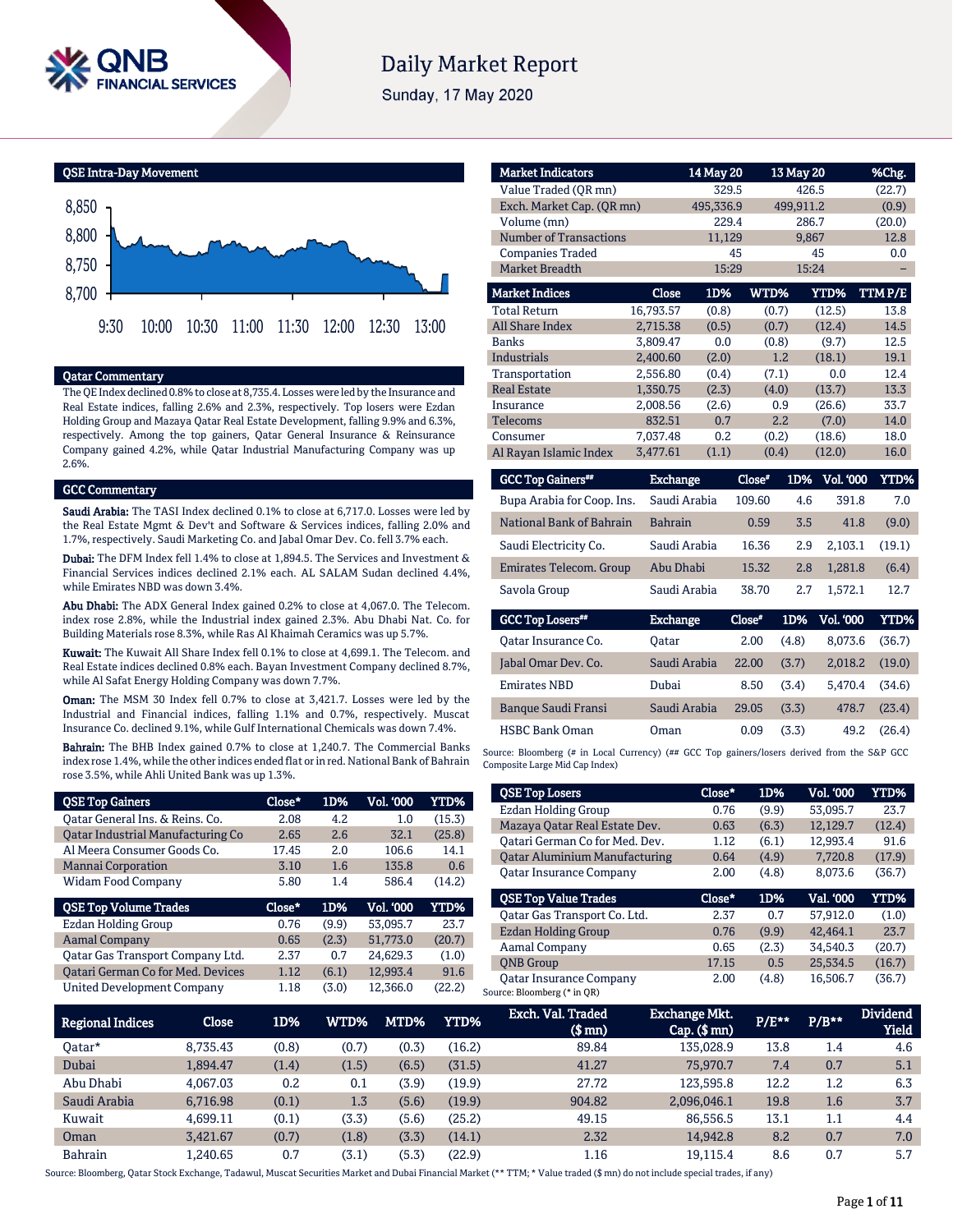# Qatar Market Commentary

- The QE Index declined 0.8% to close at 8,735.4. The Insurance and Real Estate indices led the losses. The index fell on the back of selling pressure from non-Qatari shareholders despite buying support from Qatari and GCC shareholders.
- Ezdan Holding Group and Mazaya Qatar Real Estate Development were the top losers, falling 9.9% and 6.3%, respectively. Among the top gainers, Qatar General Insurance & Reinsurance Company gained 4.2%, while Qatar Industrial Manufacturing Company was up 2.6%.
- Volume of shares traded on Thursday fell by 20.0% to 229.4mn from 286.7mn on Wednesday. However, as compared to the 30-day moving average of 199.2mn, volume for the day was 15.1% higher. Ezdan Holding Group and Aamal Company were the most active stocks, contributing 23.1% and 22.6% to the total volume, respectively.

| <b>Overall Activity</b>    | Buy %* | Sell %* | Net (QR)        |
|----------------------------|--------|---------|-----------------|
| Oatari Individuals         | 36.29% | 36.40%  | (363.265.25)    |
| <b>Oatari Institutions</b> | 19.97% | 13.72%  | 20,618,986.34   |
| Oatari                     | 56.26% | 50.12%  | 20,255,721.09   |
| <b>GCC Individuals</b>     | 1.31%  | 2.23%   | (3,050,399,11)  |
| <b>GCC</b> Institutions    | 5.82%  | 1.52%   | 14.167.545.07   |
| <b>GCC</b>                 | 7.13%  | 3.75%   | 11,117,145.97   |
| Non-Qatari Individuals     | 17.25% | 17.78%  | (1,748,741.26)  |
| Non-Oatari Institutions    | 19.36% | 28.35%  | (29,624,125.80) |
| Non-Qatari                 | 36.61% | 46.13%  | (31.372.867.06) |

Source: Qatar Stock Exchange (\*as a % of traded value)

# Earnings Releases and Global Economic Data

### Earnings Releases

| Company                        | Market       | Currency   | Revenue (mn)<br>102020 | % Change<br>YoY | <b>Operating Profit</b><br>(mn) 102020 | % Change<br>YoY          | <b>Net Profit</b><br>(mn) 1Q2020 | % Change<br>YoY |
|--------------------------------|--------------|------------|------------------------|-----------------|----------------------------------------|--------------------------|----------------------------------|-----------------|
| Alandalus Property Co.         | Saudi Arabia | <b>SR</b>  | 41.9                   | 4.9%            | 22.6                                   | $-22.3%$                 | 12.2                             | $-39.6%$        |
| Dubai Insurance Co.            | Dubai        | <b>AED</b> | 338.0                  | 12.5%           |                                        |                          | 22.1                             | $-9.3%$         |
| Orient Unb Takaful             | Dubai        | AED        | 92.3                   | $-17.4%$        | $\overline{\phantom{0}}$               | $\overline{\phantom{a}}$ | (2.9)                            | N/A             |
| Al Dhafra Insurance Co.        | Abu Dhabi    | <b>AED</b> | 89.5                   | 3.4%            |                                        | $\overline{\phantom{0}}$ | 13.3                             | $-38.4%$        |
| International Holdings Co.     | Abu Dhabi    | <b>AED</b> | 713.1                  | 273.4%          | 104.4                                  | 6360.0%                  | 112.2                            | 1111.3%         |
| Fujairah Building Industries#  | Abu Dhabi    | <b>AED</b> | 52,651.6               | $-12.5%$        | 10,700.3                               | $-14.8%$                 | (3.8)                            | N/A             |
| Ras Alkhaima National Ins. Co. | Abu Dhabi    | <b>AED</b> | 122.1                  | $-7.5%$         |                                        |                          | 0.4                              | $-68.6%$        |

Source: Company data, DFM, ADX, MSM, TASI, BHB. (# – Values in Thousands)

### Global Economic Data

| Date  | Market    | <b>Source</b>                           | <b>Indicator</b>                     | Period    | Actual   | <b>Consensus</b>   | <b>Previous</b> |
|-------|-----------|-----------------------------------------|--------------------------------------|-----------|----------|--------------------|-----------------|
| 05/14 | <b>US</b> | Department of Labor                     | Initial Jobless Claims               | 09-May    | 2,981k   | 2.500 <sub>k</sub> | 3.176k          |
| 05/14 | <b>US</b> | Department of Labor                     | <b>Continuing Claims</b>             | $02$ -May | 22,833k  | 25.120k            | 22.377k         |
| 05/15 | US        | <b>Federal Reserve</b>                  | <b>Industrial Production MoM</b>     | Apr       | $-11.2%$ | $-12.0%$           | $-4.5%$         |
| 05/15 | <b>US</b> | <b>Federal Reserve</b>                  | <b>Capacity Utilization</b>          | Apr       | 64.9%    | 63.8%              | 73.2%           |
| 05/15 | <b>US</b> | <b>Federal Reserve</b>                  | Manufacturing (SIC) Production       | Apr       | $-13.7%$ | $-14.6%$           | $-5.5%$         |
| 05/15 | <b>EU</b> | Eurostat                                | GDP SA OoO                           | 1Q2020    | $-3.8%$  | $-3.8%$            | $-3.8%$         |
| 05/15 | EU        | Eurostat                                | <b>GDP SA YoY</b>                    | 102020    | $-3.2\%$ | $-3.3%$            | $-3.3%$         |
| 05/14 | Germany   | German Federal Statistical Office       | <b>CPI MoM</b>                       | Apr       | 0.4%     | 0.3%               | 0.3%            |
| 05/14 | Germany   | German Federal Statistical Office       | <b>CPI YoY</b>                       | Apr       | 0.9%     | 0.8%               | 0.8%            |
| 05/15 | Germany   | German Federal Statistical Office       | PPI MoM                              | Apr       | $-0.7%$  | $-0.6%$            | $-0.8%$         |
| 05/15 | Germany   | German Federal Statistical Office       | PPI YoY                              | Apr       | $-1.9%$  | $-1.8%$            | $-0.8%$         |
| 05/15 | Germany   | German Federal Statistical Office       | GDP SA OoO                           | 1Q2020    | $-2.2%$  | $-2.2%$            | $-0.1%$         |
| 05/15 | France    | <b>INSEE National Statistics Office</b> | <b>CPI MoM</b>                       | Apr       | 0.0%     | 0.1%               | 0.1%            |
| 05/15 | France    | <b>INSEE National Statistics Office</b> | <b>CPI YoY</b>                       | Apr       | 0.3%     | 0.4%               | 0.4%            |
| 05/14 | Japan     | Bank of Japan                           | Money Stock M2 YoY                   | Apr       | 3.7%     | 3.4%               | 3.3%            |
| 05/14 | Japan     | Bank of Japan                           | Money Stock M3 YoY                   | Apr       | 3.0%     | 2.8%               | 2.7%            |
| 05/15 | Japan     | Bank of Japan                           | PPI MoM                              | Apr       | $-1.5%$  | $-0.8%$            | $-0.9%$         |
| 05/15 | Japan     | Bank of Japan                           | PPI YoY                              | Apr       | $-2.3%$  | $-1.4%$            | $-0.4%$         |
| 05/15 | China     | National Bureau of Statistics           | <b>Industrial Production YoY</b>     | Apr       | 3.9%     | 1.5%               | $-1.1%$         |
| 05/15 | China     | <b>National Bureau of Statistics</b>    | <b>Industrial Production YTD YoY</b> | Apr       | $-4.9%$  | $-5.4%$            | $-8.4%$         |

Source: Bloomberg (s.a. = seasonally adjusted; n.s.a. = non-seasonally adjusted; w.d.a. = working day adjusted)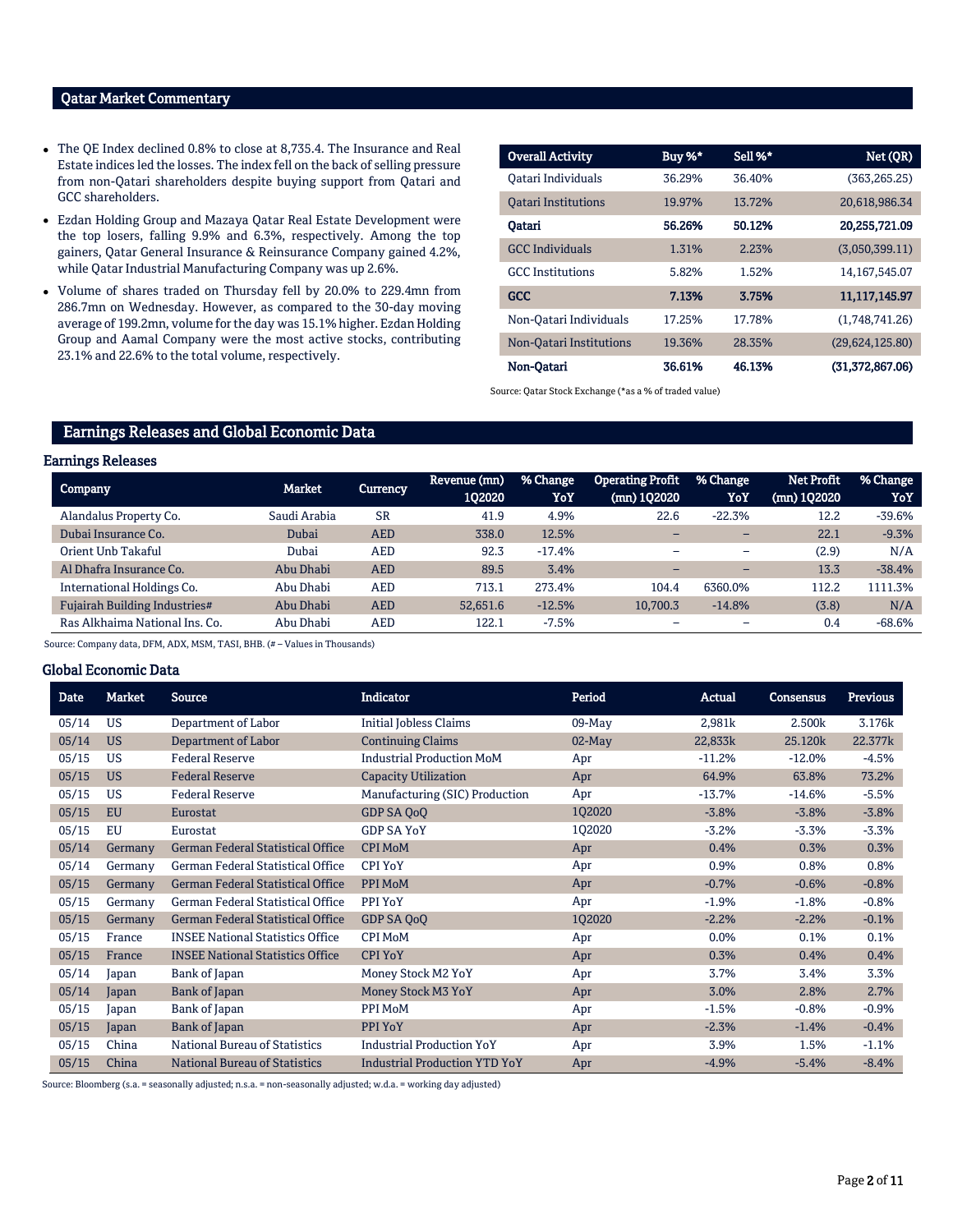# News

# Qatar

- Nakilat launches second phase of fleet management transition from Shell – Nakilat has commenced the second phase of its fleet management transition from Shell International Trading and Shipping Company Limited (Shell) with Q-Max LNG carrier Al Mayeda being the first vessel transitioned as part of several vessels phased management transition agreement. The technical management of Al Mayeda will be undertaken by Nakilat's in-house ship management arm, Nakilat Shipping Qatar Limited (NSQL), bringing NSQL's managed fleet size by the end of the current year to 25 vessels once the transition is completed (21 LNG and 4 LPG carriers). Despite the ongoing challenges of the global pandemic, Nakilat continued to uphold operational excellence in the management of its LNG and Liquefied Petroleum Gas (LPG) vessels and ensured no disruption to its business, demonstrating it strong commitment to safely, reliably and efficiently provide shipping and maritime services. The company's recent business activities regarding ship management within a short period of time has not only contributed to the overall fleet growth, but also strengthened the position as a global leader and provider of choice for energy transportation and maritime services. Nakilat's success in commencing the second phase of fleet management transition will contribute in laying a solid foundation for an integrated maritime industry in the State of Qatar, in line with the Qatar National Vision 2030 for economic growth. In 2017, Nakilat successfully transitioned 10 vessels to in-house management, achieving excellent results in safety and operational performance, better than the industry average in the global shipping sector. (QSE, Gulf Times)
- $\bullet$  QGRI discloses the judgment of the Cassation Court Qatar General Insurance and Reinsurance Company (QGRI) disclosed the judgment of the Cassation Court, civil cassation appeal No. (107/2020 - 2nd Circuit), by rejecting the appeal against the ruling of the Court of Appeal (civil and commercial appeal) in upholding the judgment of the First Instance Plenary Court (Ninth Circuit – Commercial and Plenary) in the State Qatar, which annulled a decision taken at the company's General Assembly meeting on March 12, 2018, related to granting a percentage of 0.2% of the 20% of the shares owned by QGRI in the capital of Trust Investment Holding Algeria, to Fatiha Khellal - CEO of the latter, and this is following of a commercial civil action filed by one of the company's shareholders against the company. The cassation verdict is now final and unchallengeable. (QSE)
- QSE CEO: Foreign investors account for 30% of QSE trade volume – Qatar has seen a pronounced increase in the number of foreign investors active in its capital markets in recent years, Qatar Stock Exchange's (QSE) CEO, Rashid bin Ali Al Mansoori said. In an interview with Oxford Business Group (OBG), Mansoori said, "Although foreign institutions and individuals own slightly less than 9% of the market's capitalization, these entities account for more than 30% of its trading volume. Foreign investors have proven to be much more active traders than our domestic investors. Of course, our upgrade by MSCI

from a frontier to an emerging market in 2014 had a marked impact on both our liquidity and the visibility of our market on an international scale. We are now concentrating on actions and policies that will make it easier for foreign investors to access our market, including simplifying the account opening process without compromising either security and adherence to antimoney laundering regulations, and attracting international brokers to be members of the exchange." Mansoori said that exchange-traded funds (ETFs) play an important role in providing investors with a means to diversify their portfolios. The CEO added, "There are two listed ETFs on the QSE. The first 'the QE Index ETF' tracks the performance of the QSE's 20 largest and most liquid companies. The second 'the Al Rayan Qatar ETF' that tracks the QE Al Rayan Islamic Index and is the largest single-country Islamic ETF in the world by assets under management. Although not actively being traded at the moment, the QSE is working with the issuer and a liquidity provider to boost its availability and attractiveness. Increasing liquidity in the market is a challenge that we at the QSE take very seriously, and we have a task force that constantly monitors our performance and makes recommendations for improvement. We proactively engage with the asset management industry both domestically and internationally and regularly showcase our listed companies at roadshows around the world." (Qatar Tribune)

 KPMG: Technology, media and telecommunication sector in Qatar set to emerge stronger - The TMT (technology, media and telecommunication) sector in Qatar is all set to emerge in a better position as the short-term impact of COVID-19 could turn into long-term sustainable revenue streams, according to KPMG Qatar, a global consultant. "We have seen a number of notable positive impacts across TMT such as increased demand for delivery services, video streaming, and teaming services for remote work. There is also continues focus on new technology deployment such as AI, AR/VR, and 5G," KPMG stated in a report. Highlighting that telecommunications companies have been front and center in the COVID-19 response efforts, it said as a result, there is an opportunity for the TMT sector to emerge from this in a better position than before the crisis. "Looking forward, the advanced infrastructure in Qatar and the introduction of 5G constitute great opportunities for service providers to play a major role in establishing the digital economy and ensure business continuity," it said. Qatar's telecommunications sector, which has contributed around 14% to the country's GDP in the recent years, is shaped more by mobile services rather than fixed broadband which represents few challenges but also huge opportunities to the service providers. In this regard, it highlighted that the operators are becoming digital service providers, combining digital service with their ability to provide the service to the customer everywhere and at any time. "The 5G in Qatar will impose speed in data and increased coverage allowing additional use-cases to emerge and giving operators the chance to play a bigger role as enabler for digitization of the country," the report stated. (Gulf-Times.com)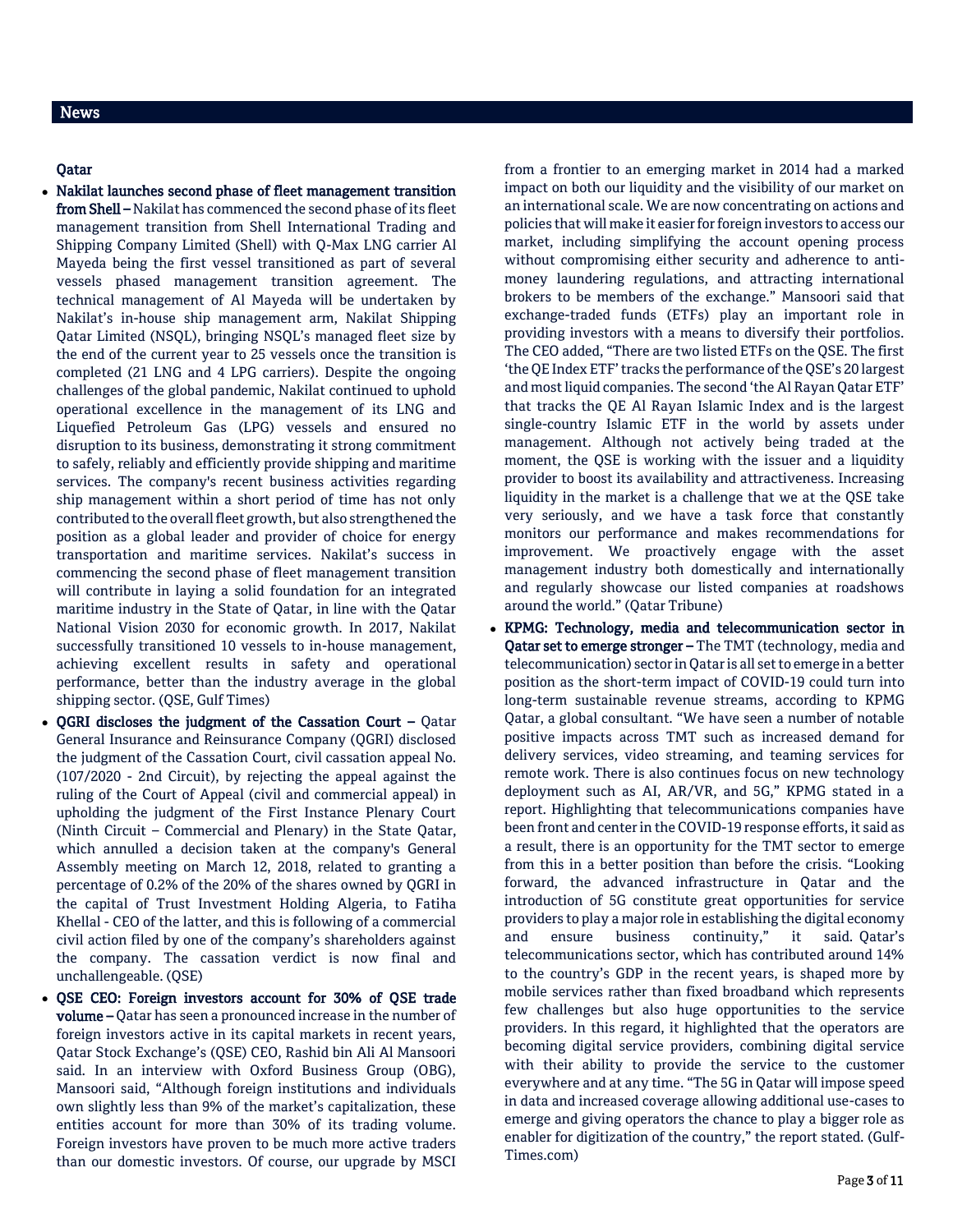- QCB's reserve cash increases by QR19.7bn to QR110.7bn in April – Qatar Central Bank's (QCB) total reserve money in the banking system has increased by QR19.7bn in April 2020 from the previous month to reach QR110.7bn, compared to QR88.9bn in April 2019, and about Q72.9bn in April 2018. The rise in the reserve cash in April has verified the changes in its various components as follows: (1) The obligatory reserve, which has become 36.6% of the reserve money, has increased in April by about QR0.8bn from last March to reach QR40.5bnn, compared to QR39.7bn in March, QR37.8bn a year ago. It is worth noting that this category is considered a stable category and is usually increased by increasing deposits with commercial banks. (2) The surplus of banks' reserve balances, which are deposited with the Qatar Central Bank, increased by QR8.6bn to QR18.9bn, compared to QR10.3bn last March and QR5.8bn a year ago. (3) The issued cash increased by QR2.6bn from March to the level of QR25.2bn, compared to QR22.6bn in March, and QR17.3bn a year ago. (4) Another category, which represents banks deposits with Qatar Central Bank through the Qatari money market mechanism between the bank and local banks, its balance jumped by QR7.6bn to QR26.1bn compared to QR18.5bn last March and QR28bn a year ago. Net foreign assets were low in the first year of the siege between June 2017 and until August 2018, below the level of QR93.5bn, and then there were steady increases after that, and it reached the level of QR146.6bn in the month of April. The large increase in net foreign assets in the past two years indicates a significant improvement in the liquidity of the banking system, despite the pressures exerted by some of the blockade countries on these reserves. As for the net domestic assets, it is often negative, and it was at the end of 2016 at the level of negative QR85.6bn, and it turned into positive QR9.8bn at the end of 2017, then returned to negative QR26.7bn at the end of 2018, and to negative QR69.6bn by the end of 2019, and decreased to minus QR35.9bn by the end of April. In sum, the total net foreign assets with net domestic assets increased to QR110.7bn at the end of April, which is equivalent to the reserve money, or what is known as the monetary base, or high-value money. (Peninsula Qatar) Manateq CEO: Foreign companies showing interest to tap Qatar's expansive investment opportunities – Companies from
- around the world are showing great interest in tapping into Qatar's expansive investment opportunities, especially those arising from new free zones, according to Manateq's CEO, Fahad Rashid Al-Kaabi. "Qatar is open for business, and recent laws stimulating foreign direct investment (FDI) have further opened up the nation to global investors," Al-Kaabi told Oxford Business Group (OBG). The country has strong competitive advantages in terms of attracting FDIs, including available energy and feedstock; business-friendly legislation and economic reforms; modern road, airport and seaport infrastructure; and free zones in strategic areas. Qatar Petroleum will invest over \$13bn in downstream activities and expand the petrochemicals sector over the next five to 10 years, OBG said in its 'The Report: Qatar 2020'. It will move into more specialty downstream chemical areas, which offer commercial opportunities for oilfield service companies, front-end engineering designers, engineeringprocurement construction, refining experts, technology providers and downstream marketing executives. Manateq is facilitating new companies to service this ancillary market via

the Mesaieed Industrial Zone, located 30km south of Doha. It is a center for petrochemicals, chemical fertilizers, oil refining, metallurgy, workshops and primary building materials. (Gulf-Times.com)

 Qatar Airways to resume services to Brisbane from May 20 – Qatar Airways will resume services to Brisbane in Australia with three flights a week starting from May 20, the airline said on Thursday. The flights will be operated by an Airbus A350-1000 offering 46 seats in Business Class and 281 seats in Economy with flights connecting through the airline's state-of-the-art hub at Hamad International Airport (HIA). The airline is resuming services after previously receiving short-term approval to operate to Brisbane from late-March to early-April. (Gulf-Times.com)

# International

- Trump says pandemic clouds US-China trade deal US President Donald Trump said on Thursday he was very disappointed in China over its failure to contain the novel coronavirus, and that the worldwide pandemic had cast a pall over his trade deal with Beijing. The coronavirus outbreak, which originated in Wuhan, China, in December, was spreading as the US and China signed a Phase 1 trade deal in January that was hailed by the Republican president as a major achievement. "I'm very disappointed in China," Trump said in an interview broadcast on Fox Business Network. "They should have never let this happen. So I make a great trade deal and now I say this doesn't feel the same to me. The ink was barely dry and the plague came over. And it does not feel the same to me," he said. The US president's pique extended to Chinese President Xi Jinping, with whom, Trump has said repeatedly, he has a good relationship. "But I just – right now I don't want to speak to him. I don't want to speak to him," Trump said. Under the Phase 1 agreement, Beijing pledged to buy at least \$200bn in additional US goods and services over two years while Washington agreed to roll back tariffs on Chinese goods in stages. A Chinese state-run newspaper has reported that some government advisers in Beijing were urging fresh talks and possibly invalidating the agreement. Trump said again he was not interested in renegotiating. Trump was asked about a Republican senator's suggestion that US visas be denied to Chinese students applying to study in fields related to national security, such as quantum computing and artificial intelligence. "There are many things we could do. We could do things. We could cut off the whole relationship," he replied. "Now, if you did, what would happen? You'd save \$500bn if you cut off the whole relationship," Trump said, referring to estimated US annual imports from China, which Trump often refers to as lost money. (Reuters)
- In patchwork restart, parts of New York and other US states reopen - Less populated areas of New York, Virginia and Maryland took their first steps towards lifting lockdowns on Friday, part of a patchwork approach to the coronavirus pandemic that has been shaped by political divisions across the US. Construction and manufacturing facilities in five out of 10 New York state regions were given the green light to restart operations, although New York City, the country's most populous metropolis, remained under strict limits. Joe Dundon, whose construction business in Binghamton, New York, was able to start up again after shutting down in March, said he had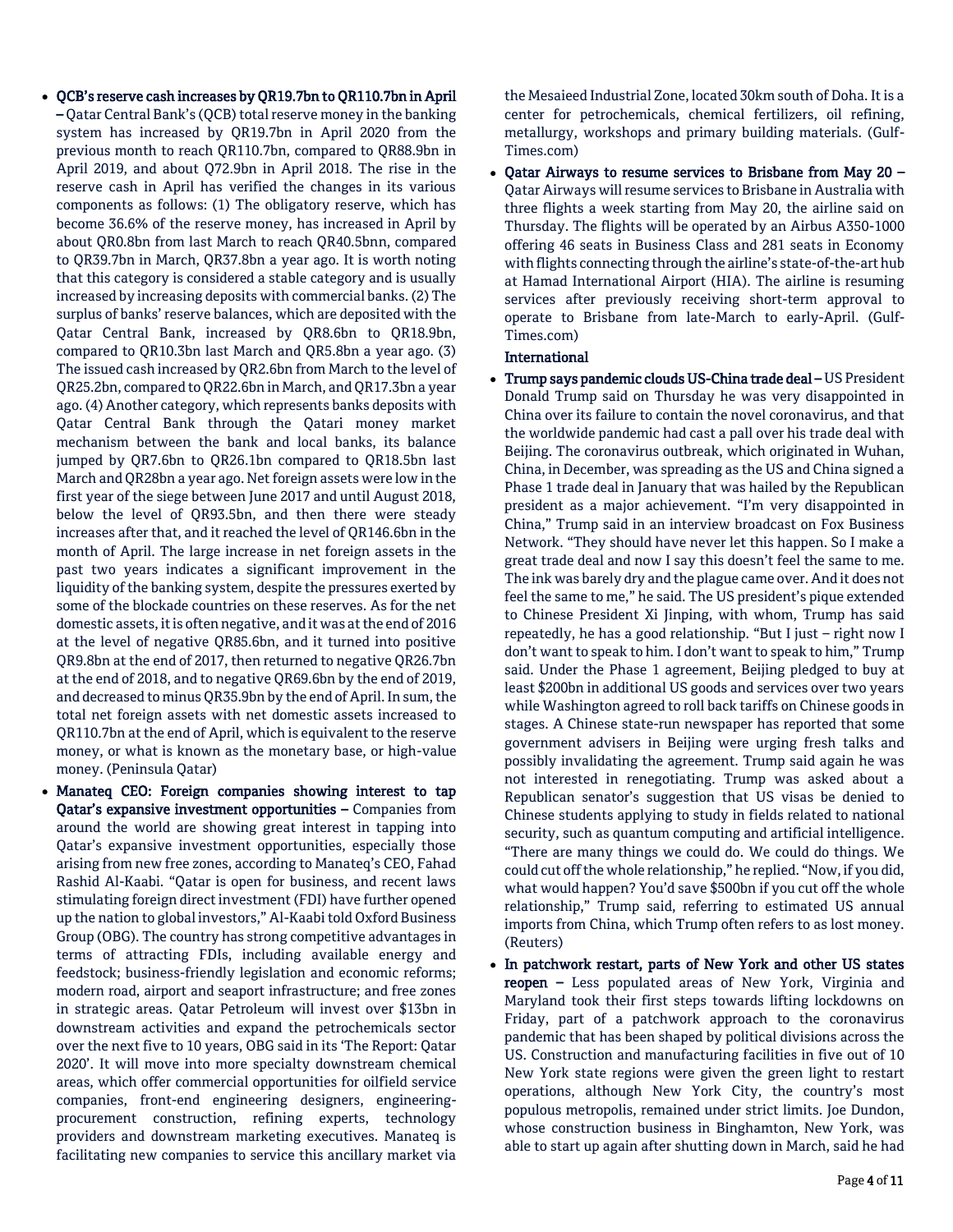a long backlog of kitchen and bathroom remodeling projects and several estimates lined up for Friday. "We are more than excited to get back to work," he said. New York state, home to both bustling Manhattan and hilly woods and farmland that stretch to the Canadian border, has been the global epicenter of the pandemic but rural areas have not been nearly as badly affected as New York City. Statewide, the outbreak is ebbing. Coronavirus hospitalizations in New York declined to 6,394, a third of the level at the peak one month ago, Governor Andrew Cuomo said on Friday. The number of new coronavirus deaths was 132 on Thursday, the state's lowest daily total since March 25, he told a news briefing. Cuomo said New York would join the nearby states of New Jersey, Connecticut and Delaware in partially reopening beaches for the Memorial Day holiday weekend on May 23-25. (Reuters)

- Coronavirus boosts US layoffs; job openings fall Layoffs in the US jumped to a record high in March, while the number of people voluntarily quitting their jobs dropped to a 4-1/2-year low as the novel coronavirus crisis rapidly changed labor market dynamics. The Labor Department said on Friday in its monthly Job Openings and Labor Turnover Survey, or JOLTS, that layoffs and discharges increased 9.5 million in March to 11.4mn, the highest since the government started tracking the series in 2000. In just over a month, the labor market has shifted from one of worker shortages to the worst since the Great Depression. Nonessential businesses shuttered in mid-March in the fight to slow the spread of COVID-19, the respiratory illness caused by the coronavirus. Though many are gradually reopening, economists predict it would take years for the labor market and the broader economy to heal. The government reported last Friday that the economy lost a staggering 20.5mn jobs in April, the deepest plunge in payrolls since the Great Depression. The Labor Department's Bureau of Labor Statistics (BLS), which compiles the report said data collection was affected by the coronavirus pandemic. The BLS said it modified the JOLTS estimates for March to better reflect the impact of the virus. Layoffs and discharges were led by the accommodation and food services industry, with 4.1mn workers getting pink slips. In the retail sector, 908,000 workers lost their jobs. The layoffs and discharge rate surged to a record 7.5% in March from 1.2% in February. The number of people voluntarily quitting their jobs dropped 654,000 to 2.78mn, the lowest since September 2015. The quits rates, which is viewed by policymakers and economists as a measure of job market confidence, dropped to 1.8%. That was the lowest since December 2014 and was down from 2.3% in February. The government also reported that job openings, a measure of labor demand, dropped 813,000 to 6.19mn on the last business day of March. That was the lowest since May 2017. Vacancies peaked at 7.52mn in January 2019. The drop in job openings was led by sharp declines in vacancies in the accommodation and food services industry and manufacturing. The job openings rate fell to 3.9% in March from 4.4% in February. (Reuters)
- Coronavirus pummels US retail sales, industrial production US retail sales endured a second straight month of record declines in April as the novel coronavirus pandemic kept Americans at home, putting the economy on track for its biggest contraction in the second quarter since the Great Depression. The deepening economic slump was underscored by other data on Friday that showed production at industries collapsed last month at its

deepest pace in 101 years. The reports, combined with a historic 20.5 million job losses in April, buttressed Federal Reserve Chair Jerome Powell's warning on Wednesday of an "extended period" of weak growth and stagnant incomes. "This isn't a recession, and it cannot even really be called a depression as the fall is so fast and swift that this downturn defies everything economists have seen in the last century," said Chris Rupkey, chief economist at MUFG in New York. "It is sobering if not downright scary." Retail sales plunged 16.4% last month, the biggest decline since the government started tracking the series in 1992, with only online merchants reporting an increase in receipts, Commerce Department data showed. That followed a 8.3% drop in March. Economists polled by Reuters had forecast retail sales would plummet 12.0% in April. Retail sales crashed 21.6% on a YoY basis in April. (Reuters)

- US business inventories decline further in March US business inventories fell in March amid a decline in imports and further decreases are likely as the novel coronavirus outbreak severely disrupts global supply chains and the flow of goods. The Commerce Department said on Friday that business inventories slipped 0.2% in March after dropping 0.5% in February. Inventories are a key component of gross domestic product. March's decline in business stocks was in line with economists' expectations. Retail inventories increased 1.0% in March, instead of rising 0.9% as estimated in an advance report published last month. That followed a 0.3% fall in February. Motor vehicle inventories rose 4.8% rather than surging 5.1% as previously reported. Retail inventories excluding autos, which go into the calculation of GDP, fell 1.0% and not the 1.3% decline as reported last month. Goods imports decreased in March to their lowest since August 2017, the government reported last week. A drawdown of inventories contributed to gross domestic product declining at a 4.8% annualized rate in the first quarter, the sharpest pace of contraction since the 2007-09 Great Recession. Wholesale inventories dropped 0.8% in March. Stocks at manufacturers also fell 0.8% in March. Business sales tumbled 5.2% in March after falling 0.5% in the prior month. At March's sales pace, it would take 1.45 months for businesses to clear shelves, up from 1.38 months in February. (Reuters)
- UK borrowing to exceed 15% of GDP as COVID-19 costs mount Britain's government is on track to borrow a record 298bn Pounds this year, equivalent to more than 15% of economic output, to cope with the economic damage being caused by the coronavirus. The Office for Budget Responsibility (OBR) raised its forecast for public borrowing on Thursday by 25bn Pounds from April's 273bn-Pound estimate, which already represented a five-fold jump from its pre-lockdown prediction of 55b Pounds. Government borrowing looks set to far outstrip the peak caused by the 2008-09 financial crisis, when the Conservative Party that is now in office accused the Labor government of fiscal mismanagement for letting the deficit reach 10% of GDP. Like many other countries around the world, Britain is now spending heavily to mitigate the effect of the coronavirus and the associated lockdown. But even before the crisis, Prime Minister Boris Johnson showed far less appetite for fiscal restraint than his predecessors. Thursday's estimate does not include the full cost of the government's most expensive measure, a wagesupport scheme that finance minister Rishi Sunak has extended until the end of October. The government is now paying 80% of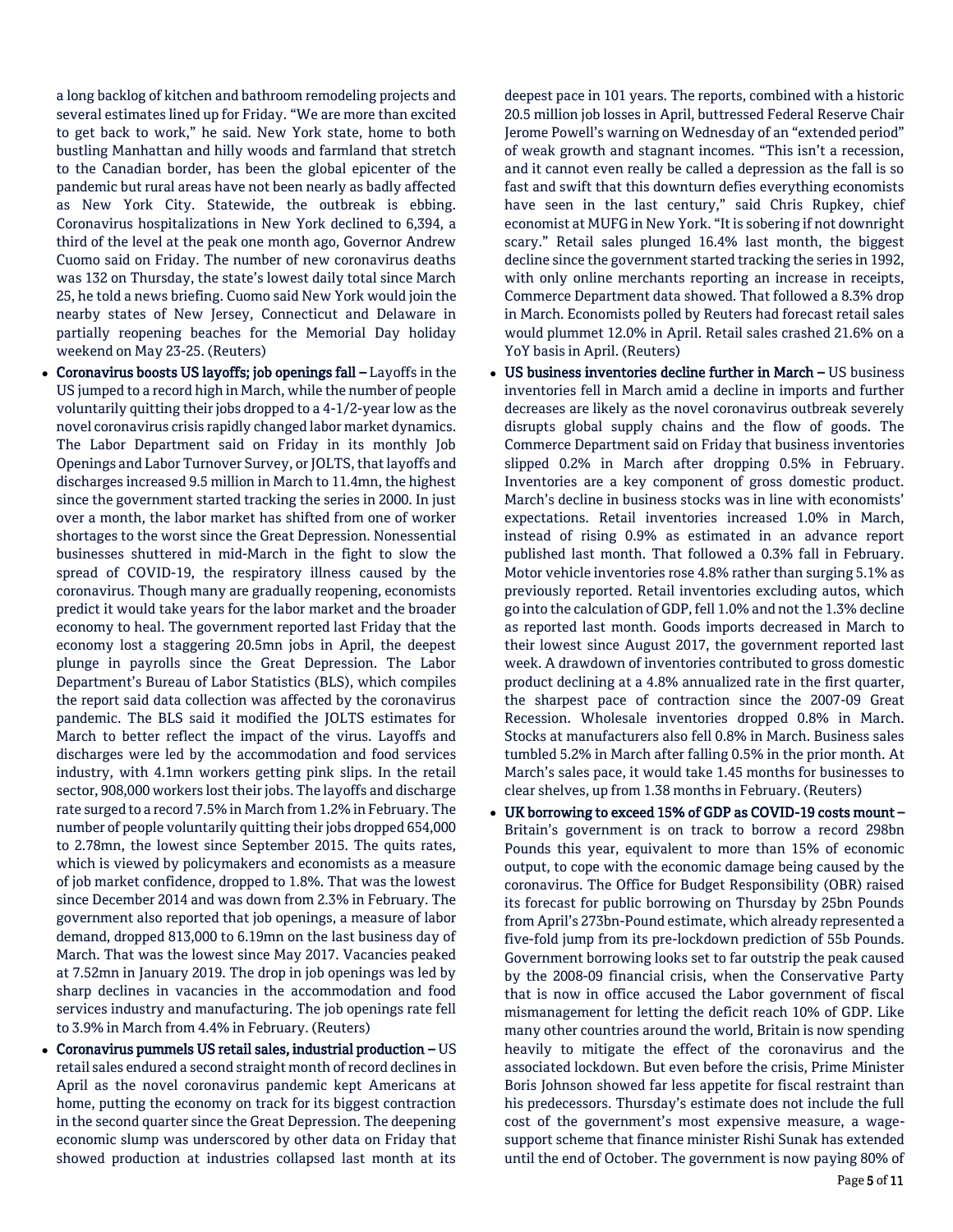the wages of 7.5mn workers who have been put on temporary leave by their employers. The OBR said this would cost 50bn pounds until the end of July, after taking into account income taxes on the wages that will be paid back to the government. Its borrowing forecasts do not include the cost after that, as the government has said it expects businesses to contribute an asyet unspecified share. If businesses pay 50% of the cost, the scheme would cost the government an extra 21bn Pounds, the OBR said. (Reuters)

- As Eurozone recession deepens, ECB to scale up bond buying next month – The Eurozone economy's worst recession on record will be even deeper than forecast less than a month ago, according to a Reuters poll of economists who said the European Central Bank (ECB) will ramp up its bond-buying again next month. An economic recovery from the coronavirus pandemic, which has killed nearly 300,000 people globally, will largely depend on the effectiveness of individual governments in preventing a second wave of infections despite easing of lockdown restrictions. "The biggest uncertainty now is around the pace of the reopening of the economy. There is a series of risks that are still to the downside...We may have a more prolonged period of confinement measures imposed by law or just behaviorally," Giada Giani, European economist at Citi, said. Fears about that risk meant a broad measure of European stocks was set to end the week 3% lower - the biggest weekly fall since the mid-March rout in global shares - while Eurozone government bond yields have tumbled. The May 11-14 Reuters poll of nearly 80 economists marks the third downgrade to the economic outlook in a little over a month, despite the ECB adding hundreds of billions of Euros to its balance sheet and governments announcing stimulus worth trillions of Euros. The Eurozone economy is expected to contract 7.5% in 2020, more than the 5.4% predicted three weeks ago, with the worst of the blow expected this quarter. After contracting 3.8% in January-March, its sharpest quarter-on-quarter decline since 1995, the economy was shown in the latest poll shrinking by 11.3% in April-June, more than the 9.6% predicted last month. The economy is not expected to make up for that in the second half of this year or next, growing 7.2% and 2.8% in the third and final quarters of 2020, respectively. (Reuters)
- German economy sinks, but skirts worst of virus fallout Germany's economy slumped in the first quarter at its steepest rate since 2009 with worse expected by mid-year, but it is weathering fallout from the coronavirus better than other European Union (EU) states where outbreaks have been more disruptive. The 2.2% drop in quarter-on-quarter output was the widest since the financial crisis of a decade ago and the second biggest since German reunification in 1990, Friday's federal statistics office data showed. Like almost all EU states, Germany did not go into lockdown to slow the spread of the virus until around mid-March, so the bulk of the impact of those curbs will only become apparent in second quarter data as sectors like tourism, and bars and restaurants, remain shut. A 10% economic contraction is widely forecast for that period, though "the exact extent of the slump depends in part on the easing of restrictions on public life," said statistics office official Albert Braakmann said. "If today's data are the result of two weeks of lockdown, three more weeks of lockdown and a very gradual lifting of some measures do not bode well for the second quarter," ING's chief

economist for the Eurozone, Carsten Brzeski, said. That picture strengthens expectations that Europe's largest economy is facing its deepest recession this year since World War Two. Prospects are even worse, however, for peers including France and Italy where, respectively, coronavirus deaths top 27,000 and 31,000 and the economies contracted by 5.8% and 4.7% in the first quarter. In Germany, an early and widespread testing program and a robust healthcare system have - despite a broadly similar number of overall cases - helped keep deaths linked to COVID-19 below 8,000, according to a Reuters tally. The country's 16 states also chose to allow factories and building sites to stay open, and data earlier this month showed construction - which accounts for almost 10% of the economy expanded by 1.8% in March. Most shops have reopened since the end of April, when lockdown restrictions were eased. (Reuters)

- Italy approves long-delayed economic stimulus package in coronavirus fight – The Italian government has approved a longdelayed, 55bn-Euro (\$59.6bn) stimulus package aimed at helping Italy's battered businesses and struggling families survive the coronavirus crisis. Prime Minister Giuseppe Conte had promised to introduce the measures last month, but repeated rows within his increasingly shaky coalition over various aspects of the decree, which runs to almost 500 pages, led to repeated holdups. "We have worked on this decree aware that the country is in great difficulty," Conte said on Wednesday following a Cabinet meeting. The decree takes immediate effect. Rome has forecast that the economy will contract by at least 8% this year as a result of the COVID-19 epidemic, which has so far killed 31,106 people in Italy - the third-highest death toll in the world after the US and Britain. After a two-month lockdown, tight restrictions on businesses and movement are being gradually rolled back. "This decree provides the prerequisites so that this phase of reopening can immediately offer the prospect of an economic and social recovery," Conte told reporters. The stimulus package, which follows an initial 25 billion-euro package introduced in March, includes a mix of grants and tax breaks to help firms ride out the downturn. It also offers help to families, including subsidies for childcare and incentives to boost the ravaged tourism sector. The Treasury has predicted that the extra spending, coupled with a collapse in tax revenues, will push the budget deficit to 10.4% of gross domestic product this year, while public debt was seen surging some 20 percentage points to 155.7% of GDP. (Reuters)
- Japan lifts emergency in most areas but not in Tokyo, Osaka Japanese Prime Minister Shinzo Abe lifted a state of emergency in large parts of the country on Thursday but said it would remain in place in Tokyo until the novel coronavirus is contained. Abe lifted the emergency in 39 of Japan's 47 prefectures but left it in force in the capital and in the secondlargest urban area of Osaka, as he tries to cushion the economic blow while stopping the virus. Abe said he would begin work on a second extra budget and as part of the economic stimulus, the government would take more steps to ease corporate funding strains, if needed. "While controlling the spread of the virus as much as possible by acting on the premise that the virus is all around us, we will restore ordinary work and daily life," Abe told a news conference. The world's third-largest economy declared the nationwide state of emergency a month ago, urging citizens to reduce person-to-person contact by 80% to slow the spread of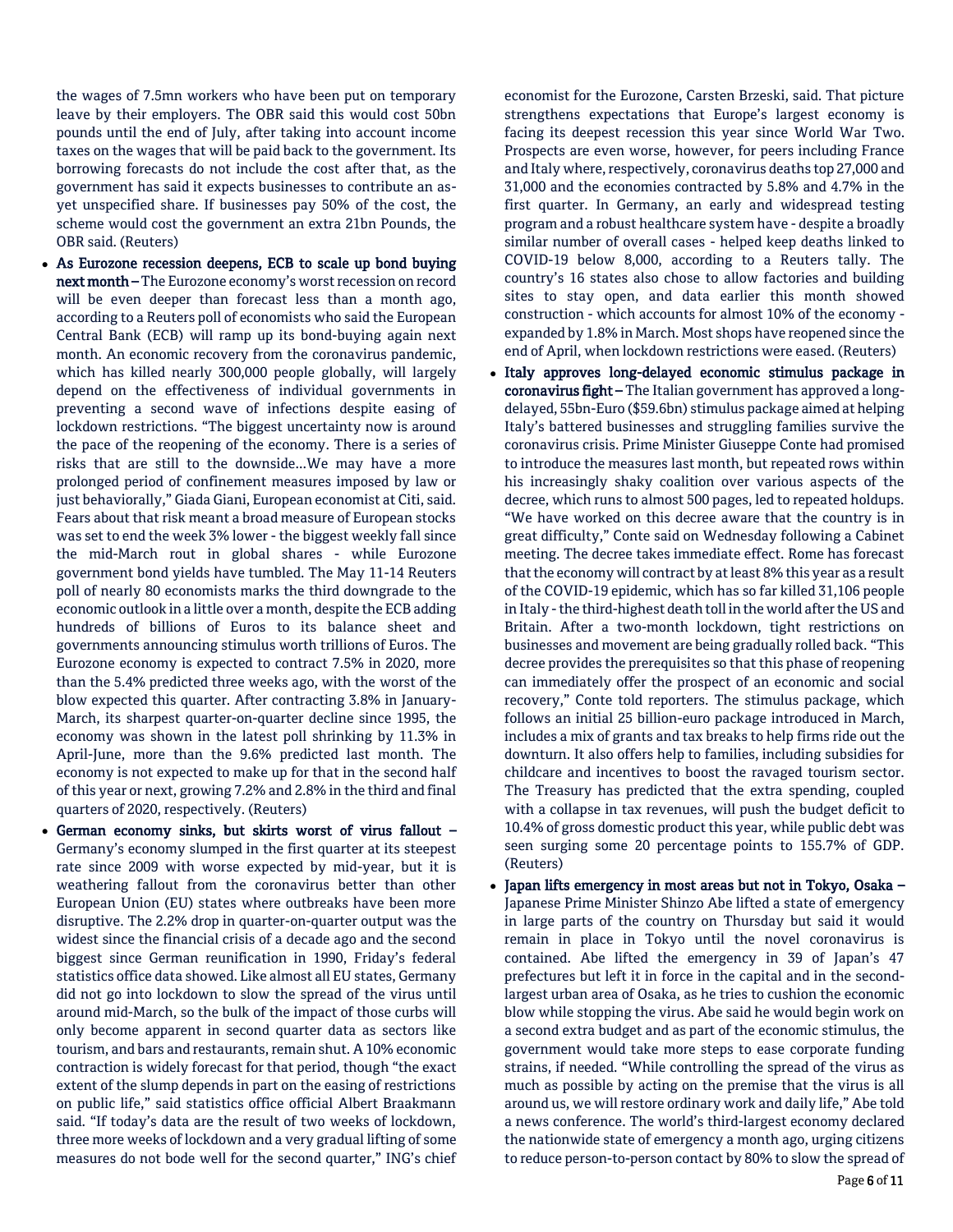the virus and ease pressure on medical services. Economists said normalization would be gradual as the government keeps a wary eye on the possibility of a second wave of infections, as seen in countries such as South Korea and China. The emergency gives governors more authority to tell people to stay at home and to close schools and businesses, but there is no penalty for noncompliance. Some non-essential businesses, even in areas hit hard by the coronavirus, have started to reopen, even before Thursday's announcement, and the scope of restrictions has varied across the country. Osaka's governor has announced criteria for gradually lifting some restraints on businesses including eateries and bars. (Reuters)

 As Japan slow-walks stimulus, small businesses fear collapse – For Japan's shell-shocked small businesses, a promised \$1.1 trillion in stimulus is proving too little, too late, raising the likelihood of a surge in bankruptcies at companies that employ nearly three-quarters of the workforce. Prime Minister Shinzo Abe's government last month declared a state of emergency in response to the coronavirus crisis and rolled out a package equal to 20% of economic output, including loans for small businesses. However, seven business owners told Reuters of deep frustration at a process they said was taking too long and not delivering enough. Abe, under fire for his handling of the crisis, has said the government would take additional stimulus measures. However, small businesses, which employ 70% of the workforce, are already on the brink of disaster. The outbreak has pushed more than 140 companies to bankruptcy since February, with more expected toward the end of the month, according to research firm Tokyo Shoko Research. As of Wednesday, 16,724 businesses had applied for such aid, and 6,571 cases had been approved. In the worst-case scenario, almost 40% of Japan's 1.5 million companies could go bankrupt if sales continue to fall by 50% for 11 months without bank loans or government stimulus, research firm Teikoku Data Bank predicts. Although that scenario appears unlikely, it does illustrate how critical government aid is to small companies. "We know the current situation is not the best," said an official at the labor ministry, which is charge of some aid. "We are considering measures to provide the money more quickly," said the official, who was not authorized to speak to the media and was speaking anonymously. The official added that there was a limit to financial resources for the payments. Japan is due to lift its state of emergency for much of the country on Thursday, although Tokyo -the heart of the economy - will remain under restrictions. (Reuters)

 As China reopens, factories fire up but jobs gloom keeps consumers at home – China's factory output rose for the first time this year as the world's second-largest economy slowly emerged from its coronavirus lockdown, although consumption remained depressed amid increased job losses. Industrial production climbed 3.9% in April from a year earlier, data showed on Friday, faster than the 1.5% increase forecast in a Reuters poll of analysts and following a 1.1% fall in March. After months of lockdowns, China is reopening its economy as the outbreak on the mainland comes under control. The production of oil, coal, metals and electricity all increased as plants restarted operations in April. However, China continues to face major challenges in its services sector, particularly retail, and as the pandemic sweeps the rest of the globe, affecting other major

economies and trading partners. Of particular concern for policymakers ahead of next week's annual meeting of parliament is the prospect of a spike in unemployment, which poses significant political risks for the nation of 1.4bn. China's economy shrank for the first time since at least 1992 in the first quarter, as restrictions to curb the spread of the virus shut down factories and shopping malls. Although much of the economy has reopened, many manufacturers are struggling with reduced or cancelled overseas orders as global demand falters. Earlier this week, data showed producer prices falling at their sharpest pace in four years, as industrial demand weakened. While exports unexpectedly rose in April, driven in part by demand for medical supplies, imports saw a sharper-than-expected dive, signaling weak domestic demand. More telling was a collapse in export orders seen in various factory surveys for April, which has significant implications for the industrial sector, a major employer in China. (Reuters)

# Regional

- Fitch: GCC to tap wealth reserves to cover budget deficit The GCC countries will massively tap their fiscal and sovereign wealth reserves to cover budget deficit this year due to low oil income and to offset impact of coronavirus on their economies, says a latest report. Fitch Ratings expects around \$140bn in drawdowns from fiscal reserves and sovereign wealth funds by GCC countries in 2020 compared with only about \$10bn last year. The region will also raise an additional \$48bn in foreign debt this year, the report said. "Wider fiscal deficits will lead to higher debt and drawdowns of fiscal reserves. In 2020, we expect the GCC funding mix to shift in favor of drawdowns from fiscal reserves. We anticipate that the GCC to issue around \$48bn in foreign debt this year, of which \$30bn has already been issued, roughly in line with last year," Fitch Ratings said. The reserve drawdown is likely to be led by Kuwait, Saudi Arabia and Abu Dhabi. "For Abu Dhabi, Kuwait and Qatar, sovereign wealth fund assets will remain sufficient to cover years of spending and nearly a decade in non-oil deficits, although in Kuwait's case accessing the bulk of SWF assets will require parliamentary approval. Economic contraction will even increase the headline ratio of sovereign net foreign assets to GDP," Fitch Ratings said. Fitch said that oil production cuts announced by some of the GCC nations this week will deepen their fiscal deficit and hinder growth in 2020. "We now expect most GCC sovereigns to post fiscal deficits of 15% to 25% of GDP in 2020, with only Qatar's deficit staying in the single digits at eight per cent of GDP. This assumes an average Brent oil price of \$35 per barrel and full compliance with the OPEC+ deal to limit production. This also assumes that the additional cuts announced by Saudi Arabia, Abu Dhabi and Kuwait will last until the end of the year," the report said. (Qatar Tribune)
- OPEC Chief optimistic that the worst of oil crisis is over OPEC is cautiously optimistic that the worst of the oil crisis triggered by the coronavirus pandemic is over, the group's top official said. The outlook for the market in the second half of the year is starting to look more encouraging as the global economy recovers, Secretary-General of the OPEC, Mohammad Barkindo said. The cartel and its allies are rapidly implementing their production cuts, he said. "Here at OPEC we remain cautiously optimistic that the worst is behind us," he said. "What we saw in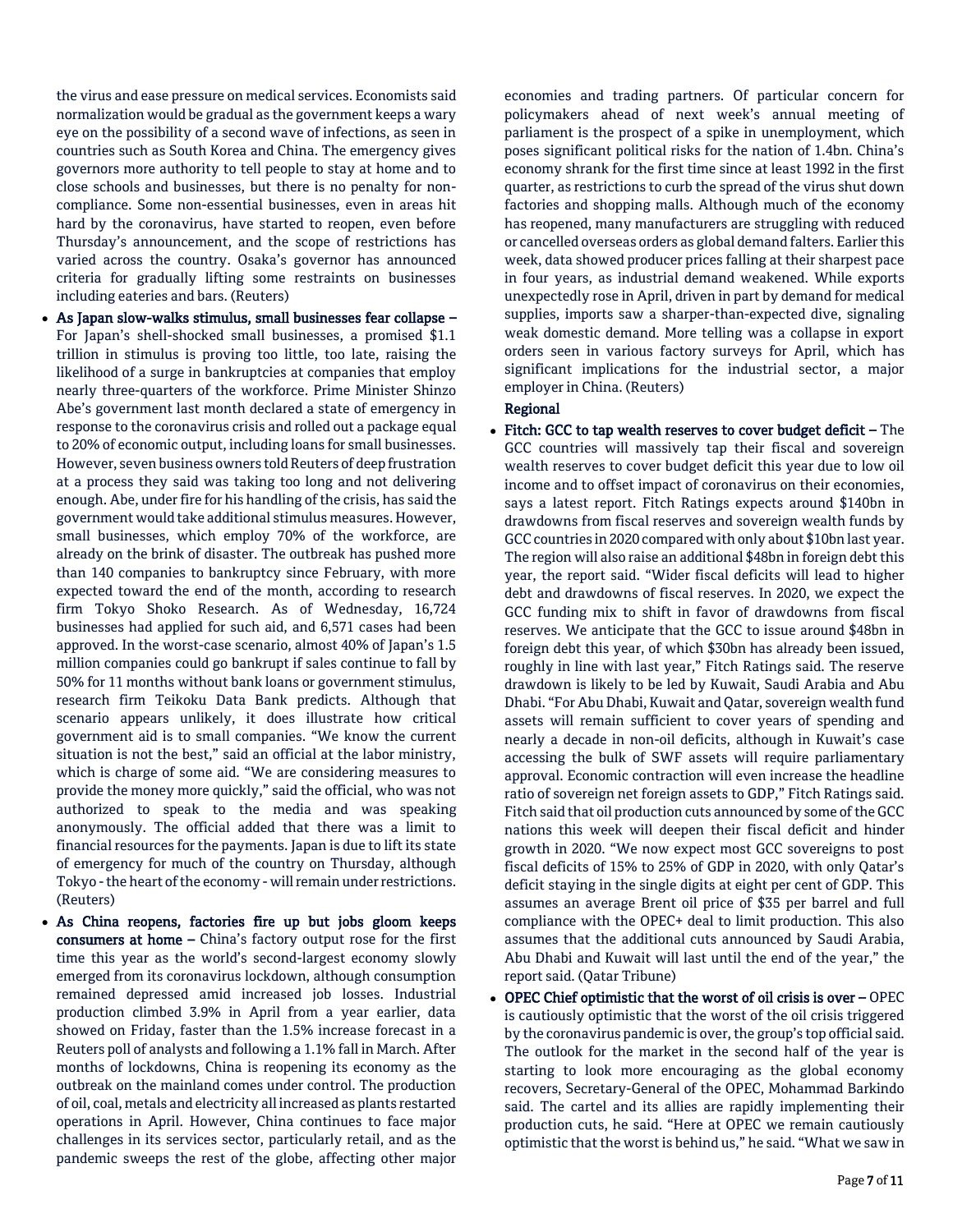April was extraordinary" however, the group's members "rose to the challenge." OPEC+ will look at all options when it meets again in June, Barkindo said. The 9.7mn bpd of production cuts that started on May 1 are due to gradually taper after two months. It is premature to say whether the group could decide to change this plan, he said. The cartel will consider the state of the global economy, the strength of the recovery in oil demand and the status of the coronavirus pandemic in its discussions, Barkindo said. "The outlook for the second half of the year is beginning to look encouraging and positive that there will be a rebound," he said. (Bloomberg)

- Kuwait, Saudi to halt oil production from joint field Kuwait and Saudi Arabia have agreed to halt oil production from the joint Al-Khafji field for one month, starting from June 1, Kuwait's Al Rai newspaper reported on Saturday. Saudi Arabia and Kuwait have agreed with other members of the OPEC+ group of oil producers to cut output in a bid to reduce a glut in global supplies. Both Gulf states have also said they would make additional cuts beyond the agreed curbs. (Reuters)
- Saudi Arabia must keep cool and balance deep oil cuts with need for gas – Saudi Arabia's sweltering summer may complicate the Kingdom's pledge to deepen oil production cuts. Curbing crude output means lower production of associated gas, a byproduct of crude extraction, which Saudi Arabia uses to power air conditioners during the summer months and as feedstock for its petrochemical industry. While industry sources do not question Saudi Arabia's ability to deliver on the cuts and note that opening and shutting oil wells is technically easier for OPEC's biggest producer than in other parts of the world, balancing the supply and demand of gas for the residential sector and industry is a delicate process. OPEC and allies led by Russia, a group known as OPEC+, agreed last month to reduce output by about 9.7mn bpd in May and June, a record cut aimed at shoring up sliding prices as coronavirus-related lockdowns crippled the global economy and demand for oil tanked. In a further step, Saudi Arabia, Kuwait and the UAE pledged this week to deepen their cuts by an extra 1.180mn bpd in June. Because Saudi oilfields pumping lighter crude tend to produce more associated gas than fields with heavier and sour grades, where the cost of production is also higher, the Kingdom's oil output will likely drift more towards these lighter quality grades, analysts and experts say, potentially worsening the current global glut of such barrels. "The shutting down of (some) fields is not easy because of the gas," said one Gulf oil industry source. "But we can reduce production capacity rates at some fields or bring forward field maintenance to reduce output." (Reuters)
- IEA says new cuts by Saudi Arabia and others unlikely to balance oil market – International Energy Agency (IEA) Executive Director, Fatih Birol said that recently announced oil output cuts by major Gulf Arab producers would likely not be enough to balance global markets as coronavirus lockdowns hollow out demand. "I am happy to see Saudi Arabia, the Emirates and Kuwait - on top of their existing commitments - are now going to make further cuts. I do welcome them, whether or not this is enough, I do not think so," Birol told reporters after energy watchdog IEA released its monthly report. "We are seeing the early signs of a start of recovery, however, it is far too

early to say we are soon going to reach the rebalancing of the markets, we are just in the beginning of that process." (Reuters)

- Saudi sovereign fund seeks \$10bn margin loan Saudi Arabia's sovereign wealth fund plans to borrow about \$10bn by pledging some of its investment in SoftBank Group Corp's Vision Fund, Bloomberg News reported on Saturday. The report comes a day after the \$300bn Public Investment Fund (PIF) disclosed its stakes in major US companies including Boeing, Facebook and Citigroup. The wealth fund is in talks with investment banks regarding a margin loan backed by some of its investments in Vision Fund, the report said, citing sources. PIF's decision to pledge stake happens amid time when SoftBank's finances are being squeezed after a disastrous bet on co-working firm WeWork and souring portfolio bets on startups. Softbank said last month it expected the \$100bn Vision Fund to book a loss of ¥1.8tn due to the worsening performance of its tech bets, which will tip the group as a whole into its first loss for 15 years. The \$320bn PIF, which until five years ago was a holding company for government stakes in domestic businesses, disclosed an \$827.8mn stake in BP, a \$713.7mn investment in Boeing Co. and \$522mn positions in both Citigroup Inc. and Facebook Inc. at the end of the first quarter. Other bets include \$495.8mn on Walt Disney Co. and \$487.6mn on Bank of America Corp. The PIF is looking into "any opportunity" arising from the economic wreckage of the crisis, the fund's Governor, Yasir Al-Rumayyan, said. The fund expects to see "lots of opportunities," he predicted at the time, citing airlines, energy and entertainment companies as examples. As coronavirus outbreaks disrupted commerce and drove stock prices to their lowest levels in years, the fund reassigned staff to find bargains to broaden its global portfolio, sources said. The investments disclosed in a quarterly filing Friday amount to a bet that marquee names of the corporate world will rebound as many facets of life return to normal. "PIF is a patient investor with a long-term horizon. We actively seek strategic opportunities both in Saudi Arabia and globally that have strong potential to generate significant long-term returns while further benefitting the people of Saudi Arabia and driving the country's economic growth," it stated. Other holdings described by the fund include a \$513.9mn investment in hotel owner Marriott International Inc. Both companies are contending with a virtual shutdown in global travel. Similarly, the fund gathered a \$416.1mn stake in concert promoter Live Nation Entertainment Inc., which faces bans on large gatherings. The fund also amassed shares of Canadian oil sands players Suncor Energy Inc. and Canadian Natural Resources Ltd., on top of investments that previously emerged in Equinor ASA, Royal Dutch Shell Plc, Total and Eni. The regulatory filing disclosed the fund held almost \$10bn of US equities, including an approximately \$2bn position in Uber Technologies Inc. (Reuters, Bloomberg)
- Saudi Aramco cuts June crude allocation to some Asian buyers Saudi Aramco, the world's largest oil exporter, has cut the volume of crude it will supply to at least three buyers in Asia by 10%-30% for June, sources with knowledge of the matter said. The cuts were made against volumes that the buyers had nominated for June-loading supplies, the refining sources told Reuters. The move came after Saudi Arabia announced it would voluntarily deepen oil output cuts by additional 1mn bpd from June to an output level of 7.492mn bpd, the lowest in almost two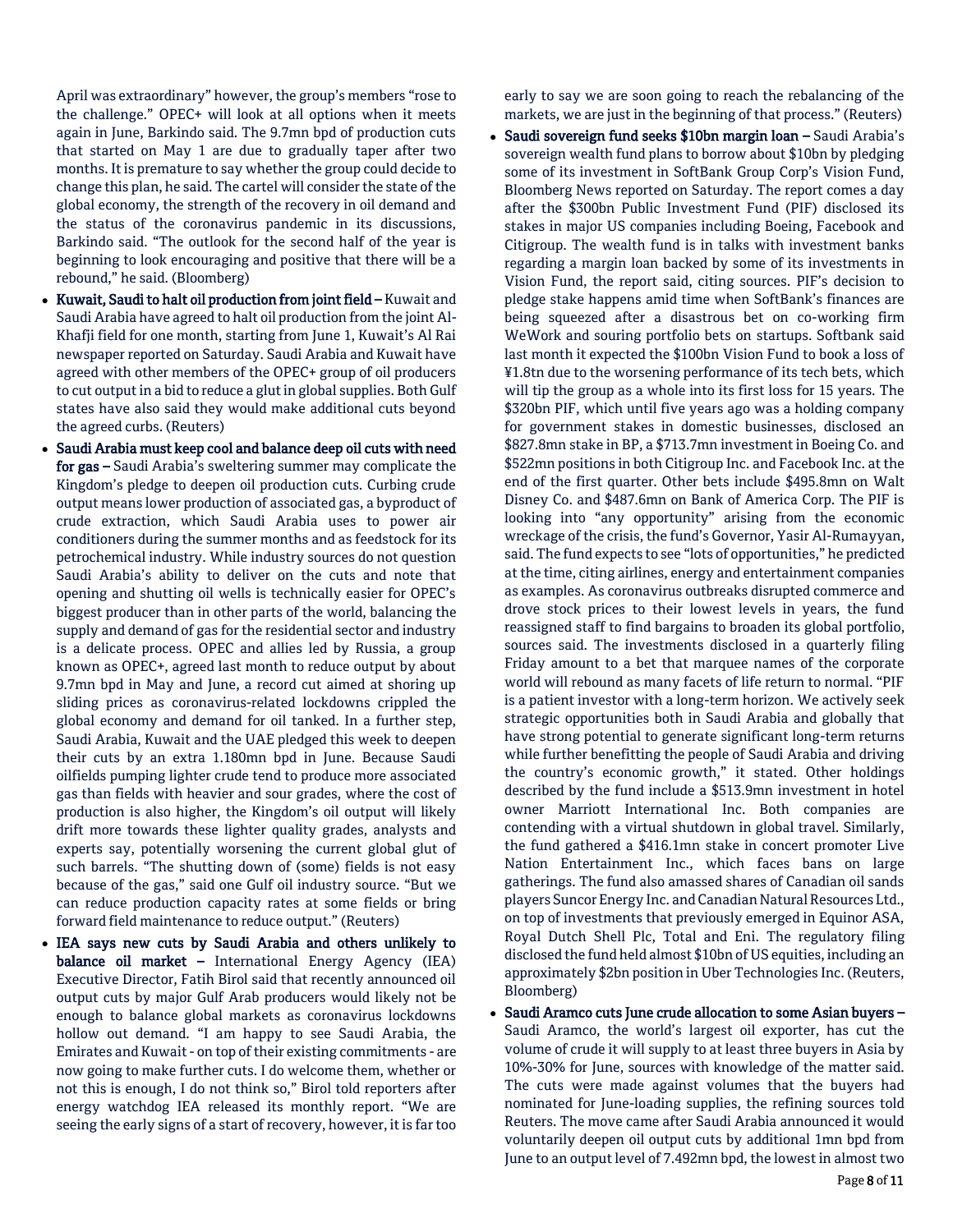decades. The announcement followed a deal struck by the OPEC and its allies including Russia to cut output by an unprecedented 9.7mn bpd in May and June to reduce excess supply and support prices. Market sentiment regarding the tightening of Aramco's crude supplies propped up Asia's spot market for Middle East sour crude on Thursday as some sellers doubled or even quadrupled their offers from the last trade levels. Several buyers were looking for Middle East crude cargoes, however, sellers were either holding out or offering their cargoes at high premiums, trade sources said. (Reuters)

- BSFR's net profit falls 25.6% YoY to SR682mn in 1Q2020 Banque Saudi Fransi (BSFR) recorded net profit of SR682mn in 1Q2020, registering decrease of 25.6% YoY. Total operating profit rose 2.0% YoY to SR1,757mn in 1Q2020. Total revenue for special commissions/investments fell 8.0% YoY to SR1,699mn in 1Q2020. Total assets stood at SR199.2bn at the end of March 31, 2020 as compared to SR190.0bn at the end of March 31, 2019. Loans and advances stood at SR134.9bn (+11.2% YoY), while customer deposits stood at SR146.8bn (+1.3% YoY) at the end of March 31, 2020. EPS came in at SR0.57 in 1Q2020 as compared to SR0.76 in 1Q2019. (Tadawul)
- ALBI's net profit falls 5.2% YoY to SR270mn in 1Q2020 Bank Albilad (ALBI) recorded net profit of SR270mn in 1Q2020, registering decrease of 5.2% YoY. Total operating profit rose 9.0% YoY to SR1,004.2mn in 1Q2020. Total revenue for special commissions/investments rose 12.9% YoY to SR869.2mn in 1Q2020. Total assets stood at SR88.5bn at the end of March 31, 2020 as compared to SR72.9bn at the end of March 31, 2019. Loans and advances stood at SR62.6bn, while customer deposits stood at SR68.4bn at the end of March 31, 2020. EPS came in at SR0.36 in 1Q2020 as compared to SR0.38 in 1Q2019. (Tadawul)
- CBUAE says 77% of AED50bn facility against coronavirus impact drawn down – The Central Bank of the UAE (CBUAE) says 77% of AED50bn liquidity facility against coronavirus impact has been drawn down. CBUAE has urged banks to draw down allocated funding to support economy. (Reuters)
- Coronavirus impact: 1Q2020 profits of UAE banks hit by increased provisioning – The UAE's top four banks' first-quarter fell by nearly one-third due to higher provisions. The net profit of four largest banks - First Abu Dhabi Bank, Emirates NBD, Abu Dhabi Commercial Bank and Dubai Islamic Bank - fell 32% to AED5.87bn in 1Q2020 as compared to \$2.3bn in 1Q2019. The four banks accounted for 74% of the banking assets as of March 2020. "The banks' material decline in profitability primarily reflects the early effects of the coronavirus outbreak and anticipation of higher credit losses, which prompted them to increase provisioning 222% versus first-quarter 2019," Moody's Investors service said. Emirates NBD first-quarter net profit dropped 24% YoY to AED2.1bn, First Abu Dhabi Bank profit declined 22% to AED2.4bn, Abu Dhabi Commercial Bank profits slipped 82% to AED209mn, and Dubai Islamic Bank profitability sank 18% to AED1.1bn. The four banks' combined return on assets was 1.0% in the first-quarter, compared to 1.7% in 2019. DIB's first-quarter return on assets was 1.6%, followed by ENBD at 1.2% and FAB at 1.1%. ADCB's return on assets was 0.2%. Moody's expects the UAE's coronavirus pandemic-related containment actions, the broader global economic shock, significant drop in oil prices and a pre-existing cyclical and structural slowdown in the non-oil

economy to materially weaken banks' asset quality and profitability. "We expect provisioning requirements at the four UAE banks to increase during the coming quarters, with the banks' capitalization buffering upcoming credit losses," Moody's analysts said. (Zawya)

- Abu Dhabi in talks with Dubai for support through state fund Mubadala – The governments of Abu Dhabi and Dubai are discussing ways to prop up Dubai's economy by linking up assets in the two emirates, with Abu Dhabi's state fund Mubadala likely to play a key role in any deal, sources familiar with the matter said. Some economic sectors have come to a near standstill in Dubai during the coronavirus outbreak, and it faces its most severe downturn since a 2009 debt crisis. It lacks the oil wealth of Abu Dhabi to cushion the blow. Abu Dhabi bailed out Dubai after the 2009 crisis with a \$10bn government loan, which was subsequently rolled over, and \$10bn in bonds that Dubai issued to the central bank. One of the sources said any support from Abu Dhabi agreed now would be "orchestrated through mergers of assets where Abu Dhabi and Dubai compete directly or where they have joint ownerships". "The most likely deal to happen in the near term is a merger of the local stock markets," the source said, adding that bank mergers were also possible. A second source confirmed the talks and said Mubadala, which manages around \$230bn in assets, would make "a big move into Dubai", however, gave no details. The Dubai media office said on its official Twitter account late on Friday that Dubai denied being in talks with Abu Dhabi for support from Mubadala. (Reuters)
- ADNOC reports \$1bn in business value due to digital Oil companies have embraced digital technologies to optimize operations, supply chain visibility, worker safety, and production costs. Some are now beginning to report financial benefits. On May 5, the Abu Dhabi National Oil Company (ADNOC) announced its digital command center has generated over \$1bn in 'business value' in three years. Repsol and Equinor expect free cash flow improvements due to digital of \$2.7bn (2017-22) and \$3bn (2020-25), respectively. ADNOC's \$1bn in benefit has come specifically from the hundreds of millions of dollars invested in its digital command center, Panorama, developed with Schneider Electric. Panorama aggregates, visualizes and analyzes real-time data from 14 subsidiaries. The term 'business value' probably covers a range of cost savings from enhanced operations, reduced labor costs, better profit margins in commodity trading and fewer stolen or lost goods. The term may include harder-to-quantify elements such as brand value, partnership building and employee retention. (Bloomberg)
- Moody's affirms ratings of two Kuwaiti banks; changes outlook to Stable from Positive - Moody's Investors Service has affirmed the A3 and Baa2 long-term deposit ratings and P-2 short-term deposit ratings of Gulf Bank and Warba Bank, respectively. Concurrently, Moody's has also affirmed the banks' ba1 and ba3 Baseline Credit Assessments (BCA) and adjusted BCAs, respectively. At the same time, the rating agency has changed the outlook on the banks' long-term deposit ratings to Stable from Positive. Moody's affirmation of Gulf Bank's A3 long-term deposit ratings reflects the affirmation of the bank's ba1 BCA and an unchanged four notch government support uplift underpinning the rating agency's expectation of a very high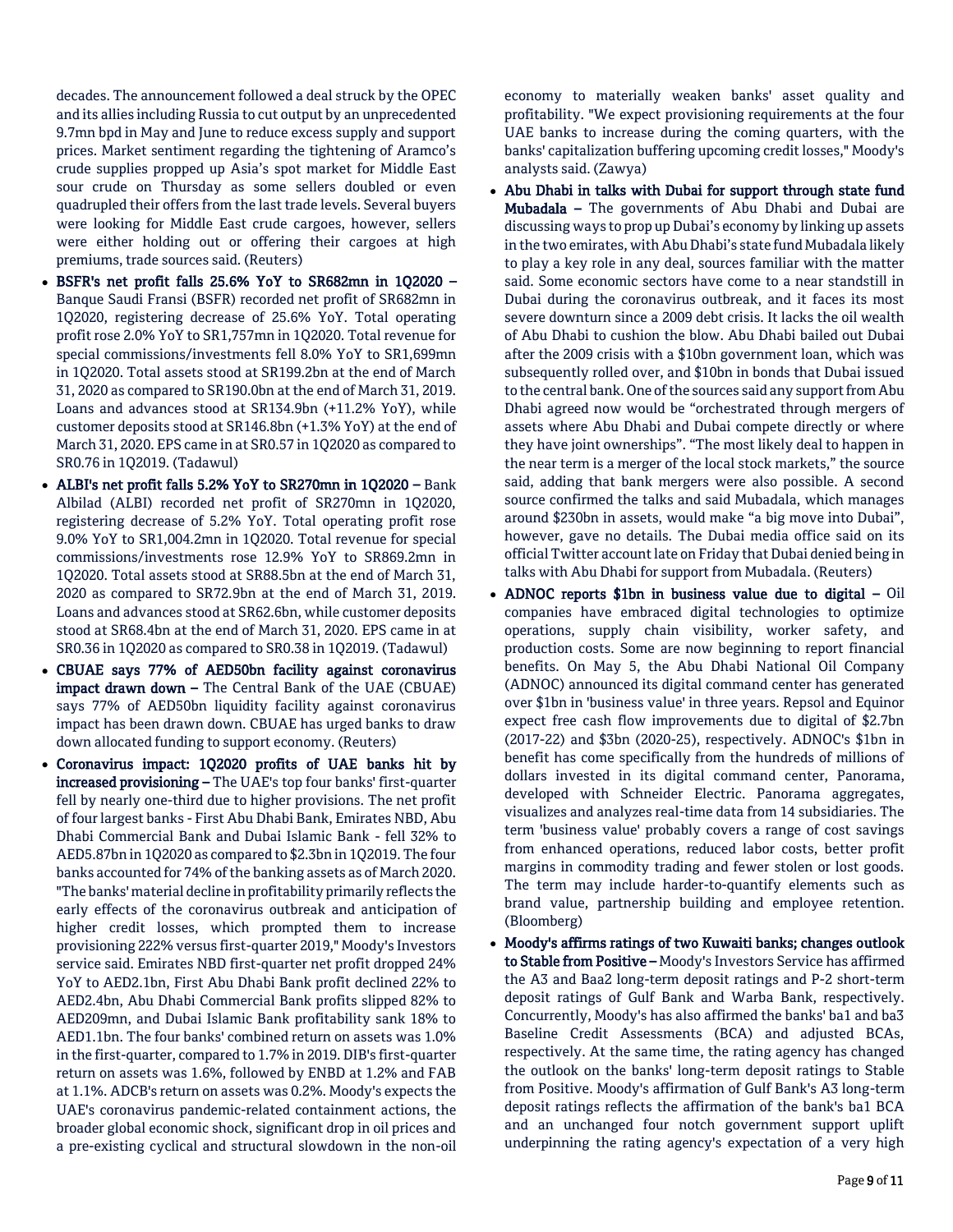probability of government support given the established track record of Kuwait, Government (Aa2, RUR) in extending support to banks in times of need. The affirmation of Warba Bank's Baa2 long-term deposit ratings reflects the affirmation of the bank's ba3 Baseline Credit Assessment (BCA) and an unchanged four notch government support uplift underpinning the rating agency's expectation of a very high probability of government support given the established track record of Kuwait, Government (Aa2, RUR) in extending support to banks in times of need. (Bloomberg)

- Oman considers cutting oil output in June by an extra 10,000- 15,000 bpd – Oman is considering cutting its oil output in June by another 10,000 to 15,000 bpd, the Omani Oil Minister, Mohammed Al-Rumhy told Reuters, after Saudi Arabia and other Gulf OPEC producers also made additional cuts to reduce a global glut. "It is likely that this cut will be effective from June," he said of Oman's plans, after the country had earlier signed up to making cuts in May and June alongside other members of the OPEC+ group. (Reuters)
- Oman says decision to liquidate glass point solar company comes after fall in oil, gas prices – Oman's decision to liquidate GlassPoint Solar company comes after the sharp fall in oil and gas prices caused by the global economic slowdown in the wake of the coronavirus pandemic, Oman news agency said, citing a statement from State General Reserve Fund. Oman owns 31% of shares in GlassPoint Solar. (Reuters)